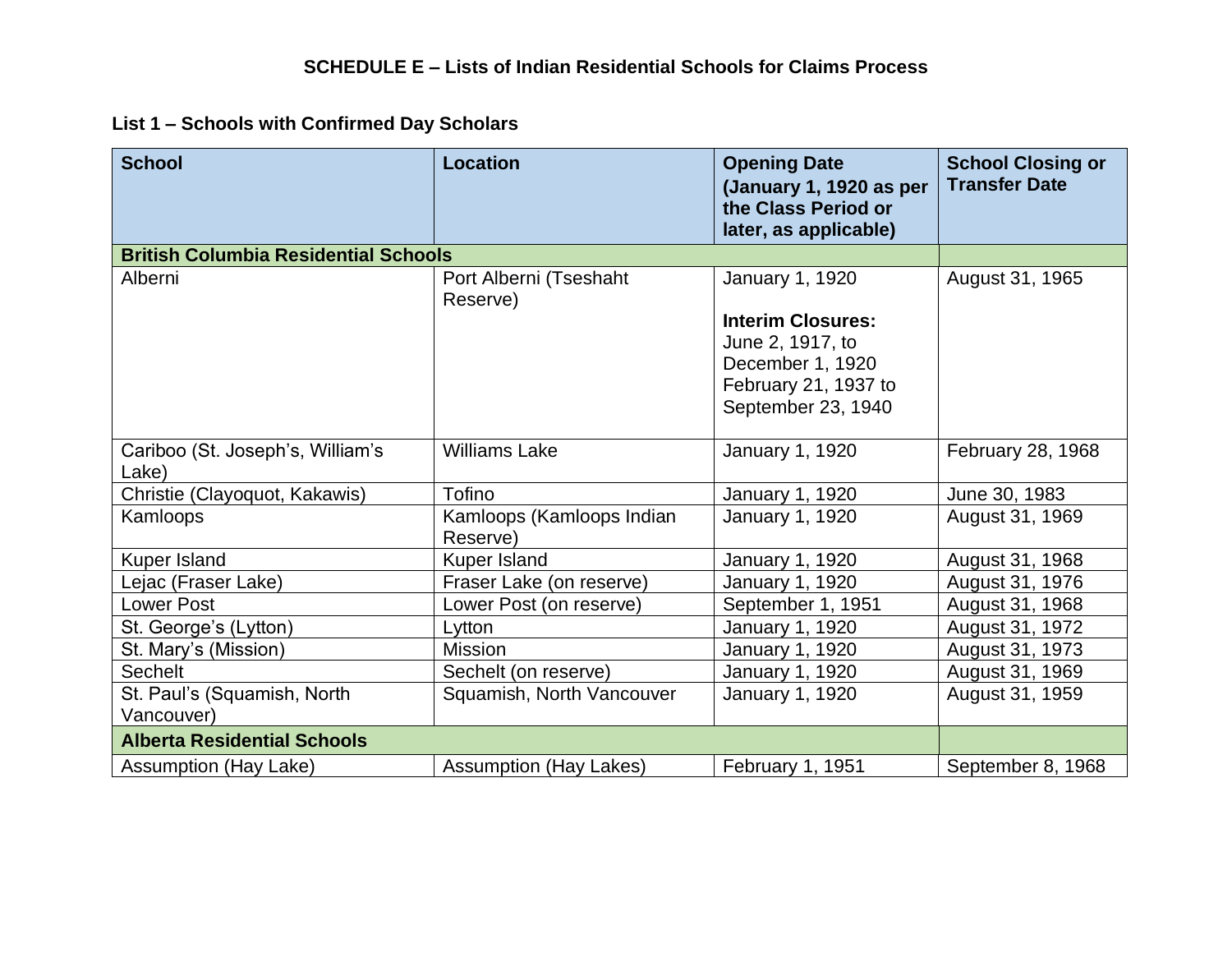| <b>School</b>                                                      | <b>Location</b>                                                         | <b>Opening Date</b><br>(January 1, 1920 as per<br>the Class Period or<br>later, as applicable) | <b>School Closing or</b><br><b>Transfer Date</b> |
|--------------------------------------------------------------------|-------------------------------------------------------------------------|------------------------------------------------------------------------------------------------|--------------------------------------------------|
| <b>Blue Quills</b>                                                 | Saddle Lake Indian Reserve<br>(1898 to 1931)<br>St. Paul (1931 to 1990) | January 1, 1920                                                                                | January 31, 1971                                 |
| Crowfoot (Blackfoot, St. Joseph's,<br>Ste. Trinité)                | Cluny                                                                   | January 1, 1920                                                                                | December 31, 1968                                |
| Desmarais (Wabiscaw Lake, St.<br>Martin's, Wabisca Roman Catholic) | Desmarais, Wabasca /<br>Wabisca                                         | January 1, 1920                                                                                | August 31, 1964                                  |
| Ermineskin (Hobbema)                                               | Hobbema (Ermineskin Indian<br>Reserve)                                  | January 1, 1920                                                                                | March 31, 1969                                   |
| Holy Angels (Fort Chipewyan, École<br>des Saint-Anges)             | Fort Chipewyan                                                          | January 1, 1920                                                                                | August 31, 1956                                  |
| Fort Vermillion (St. Henry's)                                      | <b>Fort Vermillion</b>                                                  | <b>January 1, 1920</b>                                                                         | August 31, 1964                                  |
| Joussard (St. Bruno's)                                             | <b>Lesser Slave Lake</b>                                                | 1920                                                                                           | October 31, 1969                                 |
| Morley (Stony/Stoney, replaced<br>McDougall Orphanage)             | Morley (Stony Indian Reserve)                                           | September 1, 1922                                                                              | July 31, 1969                                    |
| Old Sun (Blackfoot)                                                | Gleichen (Blackfoot Reserve)                                            | January 1, 1920                                                                                | June 30, 1971                                    |
|                                                                    |                                                                         | <b>Interim Closures:</b>                                                                       |                                                  |
|                                                                    |                                                                         | 1922 to February 1923                                                                          |                                                  |
|                                                                    |                                                                         | June 26, 1928 to                                                                               |                                                  |
|                                                                    |                                                                         | February 17, 1931                                                                              |                                                  |
| Sacred Heart (Peigan, Brocket)                                     | Brocket (Peigan Indian<br>Reserve)                                      | January 1, 1920                                                                                | June 30, 1961                                    |
| St. Cyprian (Queen Victoria's<br>Jubliee Home, Peigan)             | Brocket (Peigan Indian<br>Reserve)                                      | January 1, 1920                                                                                | June 30, 1961                                    |
|                                                                    |                                                                         | <b>Interim Closure:</b>                                                                        |                                                  |
|                                                                    |                                                                         | September 1, 1953 to                                                                           |                                                  |
|                                                                    |                                                                         | October 12, 1953                                                                               |                                                  |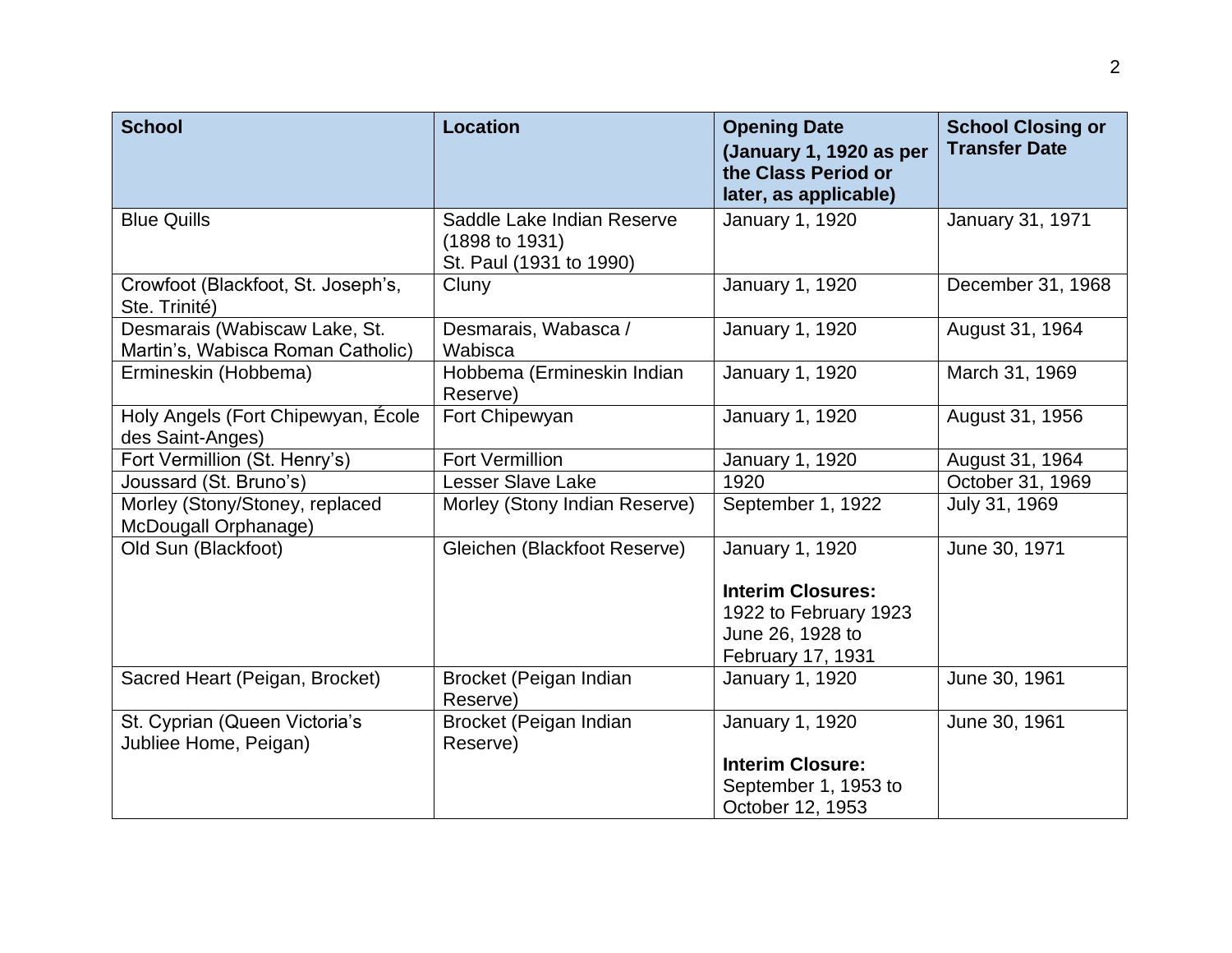| <b>School</b>                                 | <b>Location</b>                            | <b>Opening Date</b><br>(January 1, 1920 as per<br>the Class Period or<br>later, as applicable)                | <b>School Closing or</b><br><b>Transfer Date</b> |
|-----------------------------------------------|--------------------------------------------|---------------------------------------------------------------------------------------------------------------|--------------------------------------------------|
| St. Mary's (Blood, Immaculate                 | Cardston (Blood Indian                     | 1920                                                                                                          | August 31, 1969                                  |
| Conception)                                   | Reserve)                                   | <b>Interim Closure:</b>                                                                                       |                                                  |
|                                               |                                            | September 1, 1965 to                                                                                          |                                                  |
|                                               |                                            | January 6, 1966                                                                                               |                                                  |
| St. Paul's (Blood)                            | Cardston (Blood Indian<br>Reserve)         | January 1, 1920                                                                                               | August 31, 1965                                  |
| Sturgeon Lake (Calais, St. Francis<br>Xavier) | Calais                                     | January 1, 1920                                                                                               | August 31, 1959                                  |
| Wabasca (St. John's)                          | Wabasca Lake                               | January 1, 1920                                                                                               | August 31, 1965                                  |
| Whitefish Lake (St. Andrew's)                 | <b>Whitefish Lake</b>                      | January 1, 1920                                                                                               | June 30, 1950                                    |
| Grouard                                       | West side of Lesser Slave<br>Lake, Grouard | January 1, 1920                                                                                               | September 30, 1957                               |
| <b>Saskatchewan Residential Schools</b>       |                                            |                                                                                                               |                                                  |
| Beauval (Lac la Plonge)                       | <b>Beauval</b>                             | January 1, 1920                                                                                               | August 31, 1968                                  |
| File Hills                                    | <b>Balcarres</b>                           | January 1, 1920                                                                                               | June 30, 1949                                    |
| Gordon's                                      | Punnichy (Gordon's Reserve)                | January 1, 1920                                                                                               | August 31, 1968                                  |
|                                               |                                            | <b>Interim Closures:</b><br>June 30, 1947, to<br>October 14, 1949<br>January 25, 1950 to<br>September 1, 1953 |                                                  |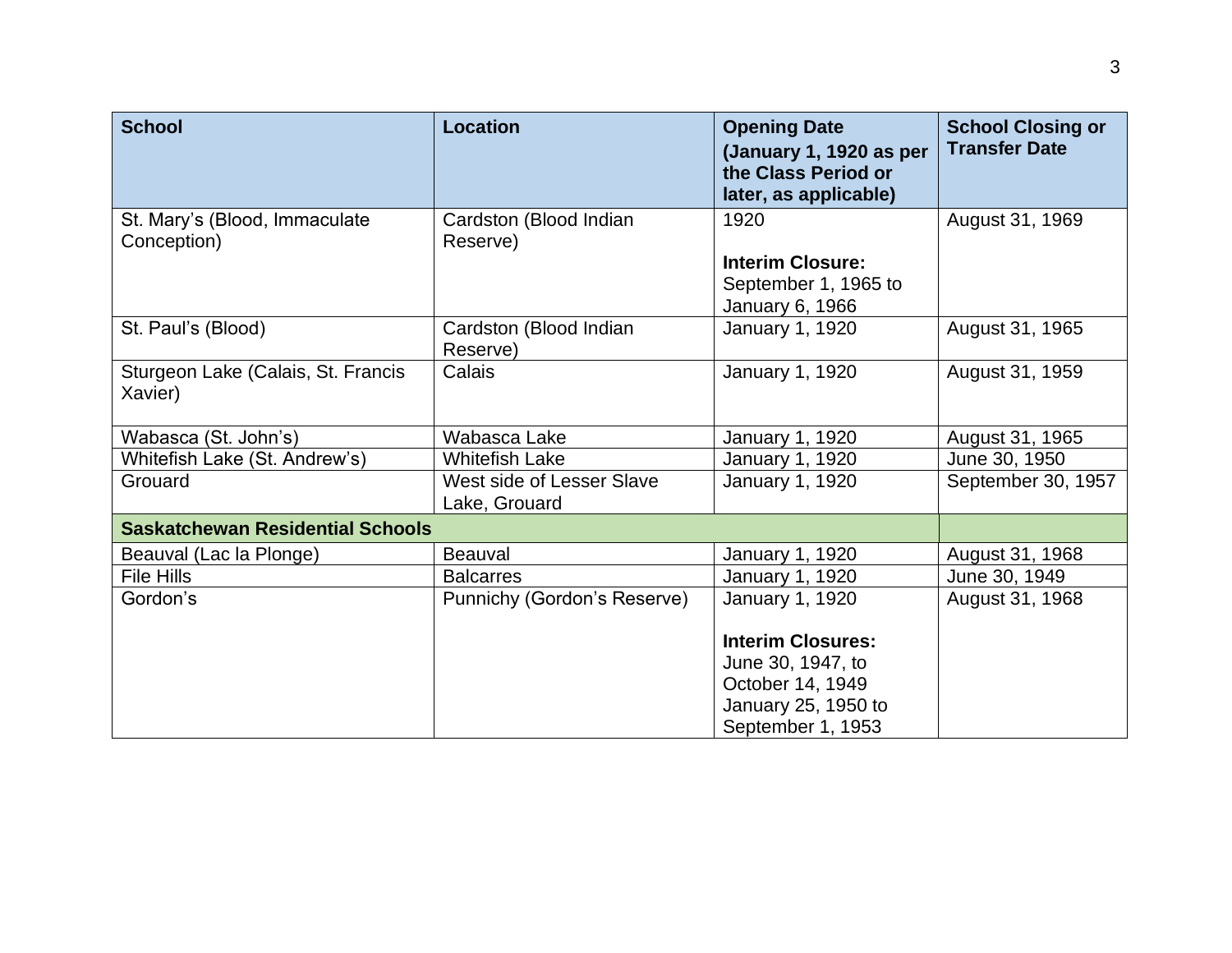| <b>School</b>                                                                                  | <b>Location</b>                                     | <b>Opening Date</b><br>(January 1, 1920 as per<br>the Class Period or<br>later, as applicable) | <b>School Closing or</b><br><b>Transfer Date</b> |
|------------------------------------------------------------------------------------------------|-----------------------------------------------------|------------------------------------------------------------------------------------------------|--------------------------------------------------|
| Lebret (Qu'Appelle, Whitecalf, St.<br>Paul's High School)                                      | Lebret                                              | January 1, 1920<br><b>Interim Closure:</b><br>November 13, 1932 to                             | August 31, 1968                                  |
|                                                                                                |                                                     | May 29, 1936                                                                                   |                                                  |
| Marieval (Cowesess, Crooked Lake)                                                              | <b>Cowesess Reserve</b>                             | January 1, 1920                                                                                | August 31, 1969                                  |
| Muscowequan (Lestock,<br>Touchwood)                                                            | <b>Lestock</b>                                      | January 1, 1920                                                                                | August 31, 1968                                  |
| Prince Albert (Onion Lake Anglican,<br>St. Alban's, All Saints, St. Barnabas,<br>Lac La Ronge) | Onion Lake / Lac La Ronge /<br><b>Prince Albert</b> | January 1, 1920                                                                                | August 31, 1968                                  |
| St. Anthony's (Onion Lake, Sacred<br>Heart)                                                    | <b>Onion Lake</b>                                   | January 1, 1920                                                                                | March 31, 1969                                   |
| St. Michael's (Duck Lake)                                                                      | Duck Lake                                           | January 1, 1920                                                                                | August 31, 1968                                  |
| St. Philip's                                                                                   | Kamsack                                             | April 16, 1928                                                                                 | August 31, 1968                                  |
| <b>Manitoba Residential Schools</b>                                                            |                                                     |                                                                                                |                                                  |
| Assiniboia (Winnipeg)                                                                          | Winnipeg                                            | September 2, 1958                                                                              | August 31, 1967                                  |
| <b>Brandon</b>                                                                                 | <b>Brandon</b>                                      | 1920<br><b>Interim Closure:</b>                                                                | August 31, 1968                                  |
|                                                                                                |                                                     | July 1, 1929 to July 18,<br>1930                                                               |                                                  |
| <b>Churchill Vocational Centre</b>                                                             | Churchill                                           | September 9, 1964                                                                              | June 30, 1973                                    |
| Cross Lake (St. Joseph's, Norway<br>House)                                                     | <b>Cross Lake</b>                                   | January 1, 1920                                                                                | June 30, 1969                                    |
| Fort Alexander (Pine Falls)                                                                    | Fort Alexander Reserve No. 3,<br>near Pine Falls    | January 1, 1920                                                                                | September 1, 1969                                |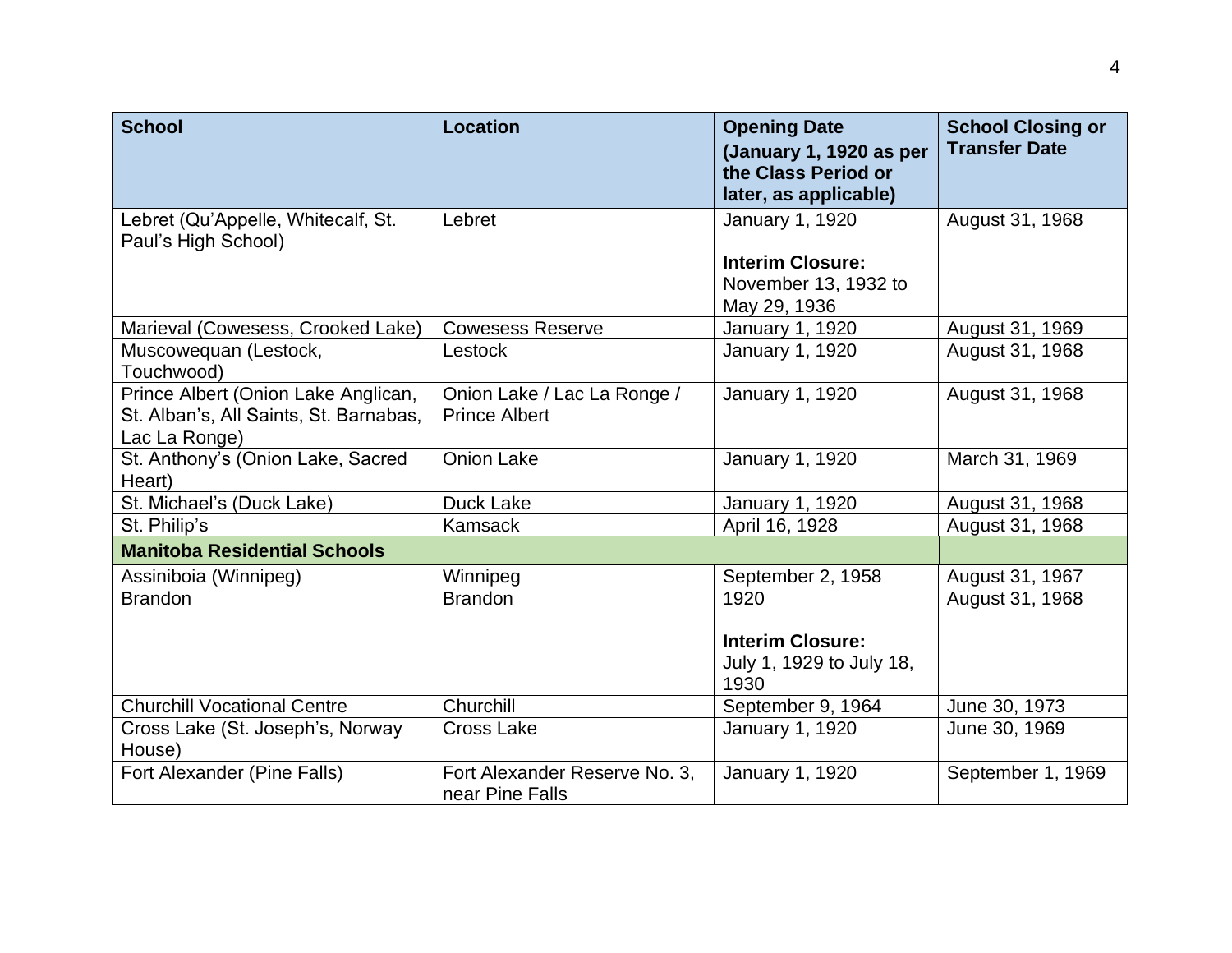| <b>School</b>                                                    | <b>Location</b>          | <b>Opening Date</b><br>(January 1, 1920 as per<br>the Class Period or<br>later, as applicable) | <b>School Closing or</b><br><b>Transfer Date</b> |
|------------------------------------------------------------------|--------------------------|------------------------------------------------------------------------------------------------|--------------------------------------------------|
| Guy Hill (Clearwater, the Pas,<br>formerly Sturgeon Landing, SK) | <b>Clearwater Lake</b>   | September 5, 1952                                                                              | August 31, 1968                                  |
| Norway House                                                     | Norway House             | January 1, 1920                                                                                | June 30, 1967                                    |
|                                                                  |                          | <b>Interim Closure:</b><br>May 29, 1946 to<br>September 1, 1954                                |                                                  |
| Pine Creek (Camperville)                                         | Camperville              | January 1, 1920                                                                                | August 31, 1969                                  |
| Portage la Prairie                                               | Portage la Prairie       | January 1, 1920                                                                                | August 31, 1960                                  |
| Sandy Bay                                                        | <b>Sandy Bay Reserve</b> | January 1, 1920                                                                                | June 30, 1970                                    |
| <b>Ontario Residential Schools</b>                               |                          |                                                                                                |                                                  |
| Bishop Horden Hall (Moose Fort,<br>Moose Factory)                | Moose Island             | <b>January 1, 1920</b>                                                                         | August 31, 1964                                  |
| Cecilia Jeffrey (Kenora, Shoal Lake)                             | Shoal Lake               | January 1, 1920                                                                                | August 31, 1965                                  |
| Fort Frances (St. Margaret's)                                    | <b>Fort Frances</b>      | January 1, 1920                                                                                | August 31, 1968                                  |
| McIntosh (Kenora)                                                | <b>McIntosh</b>          | May 27, 1925                                                                                   | June 30, 1969                                    |
| Pelican Lake (Pelican Falls)                                     | Sioux Lookout            | September 1, 1927                                                                              | August 31, 1968                                  |
| Poplar Hill                                                      | Poplar Hill              | September 1, 1962                                                                              | June 30, 1989                                    |
| St. Anne's (Fort Albany)                                         | Fort Albany              | January 1, 1920                                                                                | June 30, 1976                                    |
| St. Mary's (Kenora, St. Anthony's)                               | Kenora                   | January 1, 1920                                                                                | August 31, 1968                                  |
| Spanish Boys' School (Charles<br>Garnier, St. Joseph's)          | Spanish                  | January 1, 1920                                                                                | June 30, 1958                                    |
| Spanish Girls' School (St. Joseph's,<br>St. Peter's, St. Anne's) | Spanish                  | January 1, 1920                                                                                | June 30, 1962                                    |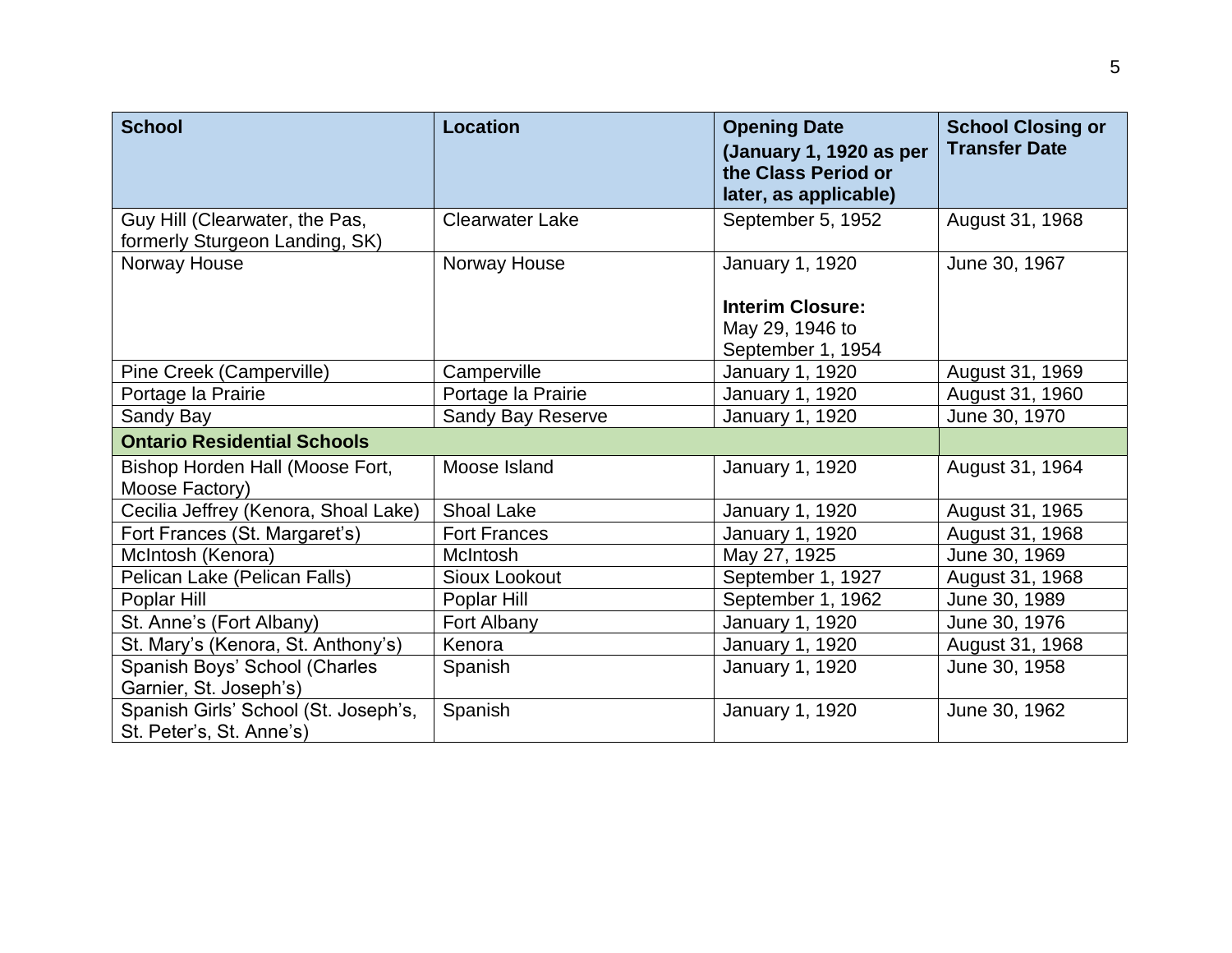| <b>School</b>                                    | <b>Location</b>        | <b>Opening Date</b><br>(January 1, 1920 as per<br>the Class Period or<br>later, as applicable) | <b>School Closing or</b><br><b>Transfer Date</b> |
|--------------------------------------------------|------------------------|------------------------------------------------------------------------------------------------|--------------------------------------------------|
| <b>Quebec Residential Schools</b>                |                        |                                                                                                |                                                  |
| Fort George (Anglican)                           | Fort George            | September 1, 1933<br><b>Interim Closure:</b><br>January 26, 1943 to July<br>9, 1944            | August 31, 1971                                  |
| Fort George (Roman Catholic)                     | Fort George            | September 1, 1937                                                                              | June 30, 1978                                    |
| <b>Point Bleue</b>                               | <b>Point Bleue</b>     | October 6, 1960                                                                                | August 31, 1968                                  |
| Sept-Iles                                        | Sept-Iles              | September 2, 1952                                                                              | August 31, 1969                                  |
| <b>Nova Scotia Residential Schools</b>           |                        |                                                                                                |                                                  |
| Shubenacadie                                     | Shubenacadie           | September 1, 1929                                                                              | June 30, 1967                                    |
| <b>Northwest Territories Residential Schools</b> |                        |                                                                                                |                                                  |
| <b>Aklavik (Immaculate Conception)</b>           | <b>Aklavik</b>         | July 1, 1926                                                                                   | June 30, 1959                                    |
| <b>Aklavik (All Saints)</b>                      | <b>Aklavik</b>         | August 1, 1936                                                                                 | August 31, 1959                                  |
| Fort Providence (Sacred Heart)                   | <b>Fort Providence</b> | January 1, 1920                                                                                | June 30, 1960                                    |
| Fort Resolution (St. Joseph's)                   | <b>Fort Resolution</b> | January 1, 1920                                                                                | December 31, 1957                                |
| Hay River (St. Peter's)                          | <b>Hay River</b>       | January 1, 1920                                                                                | August 31, 1937                                  |
| <b>Yukon Residential Schools</b>                 |                        |                                                                                                |                                                  |
| Carcross (Chooutla)                              | Carcross               | January 1, 1920<br><b>Interim Closure:</b><br>June 15, 1943 to<br>September 1, 1944            | June 30, 1969                                    |
| <b>Whitehorse Baptist Mission</b>                | Whitehorse             | September 1, 1947                                                                              | June 30, 1960                                    |
| Shingle Point Eskimo Residential<br>School       | <b>Shingle Point</b>   | September 16, 1929                                                                             | August 31, 1936                                  |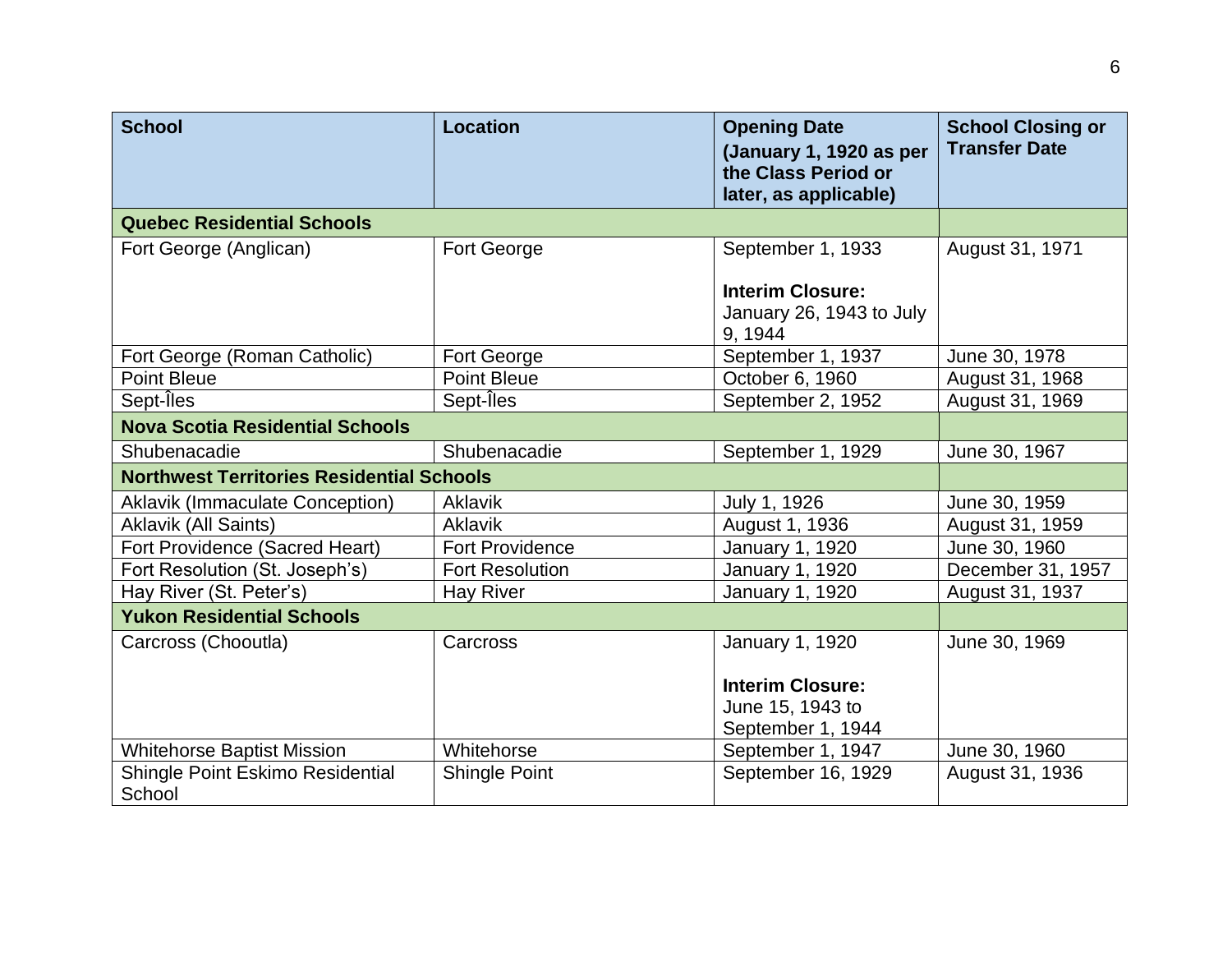## **List 2 – Schools Not Known to Have Day Scholars**

| <b>School</b>                                                  | <b>Location</b>                                        | <b>Opening Date</b><br>(January 1, 1920 as per<br>the Class Period or<br>later, as applicable)        | <b>Closing or Transfer</b><br><b>Date</b> |
|----------------------------------------------------------------|--------------------------------------------------------|-------------------------------------------------------------------------------------------------------|-------------------------------------------|
| <b>British Columbia Residential Schools</b>                    |                                                        |                                                                                                       |                                           |
| Ahousaht                                                       | Ahousaht (Maktosis Reserve)                            | January 1, 1920                                                                                       | January 26, 1940                          |
| Coqualeetza from 1924 to 1940                                  | Chilliwack                                             | January 1, 1924                                                                                       | June 30, 1940                             |
| Cranbrook (St. Eugene's, Kootenay)                             | Cranbrook (on reserve)                                 | <b>January 1, 1920</b>                                                                                | June 23, 1965                             |
| St. Michael's (Alert Bay Girls' Home,<br>Alert Bay Boys' Home) | Alert Bay (on reserve)                                 | January 1, 1920                                                                                       | August 31, 1960                           |
| <b>Alberta Residential Schools</b>                             |                                                        |                                                                                                       |                                           |
| Edmonton (Poundmaker, replaced<br><b>Red Deer Industrial)</b>  | St. Albert                                             | March 1, 1924                                                                                         | August 31, 1960                           |
|                                                                |                                                        | <b>Interim Closures:</b><br>July 1, 1946 to October<br>1, 1946<br>July 1, 1951 to<br>November 5, 1951 |                                           |
| Lesser Slave Lake (St. Peter's)                                | <b>Lesser Slave Lake</b>                               | January 1, 1920                                                                                       | June 30, 1932                             |
| St. Albert (Youville)                                          | St. Albert, Youville                                   | <b>January 1, 1920</b>                                                                                | June 30, 1948                             |
| Sarcee (St. Barnabas)                                          | Sarcee Junction, T'suu Tina<br>(Sarcee Indian Reserve) | January 1, 1920                                                                                       | September 30, 1921                        |
| <b>Saskatchewan Residential Schools</b>                        |                                                        |                                                                                                       |                                           |
| <b>Round Lake</b>                                              | <b>Broadview</b>                                       | January 1, 1920                                                                                       | August 31, 1950                           |
| Sturgeon Landing (replaced by Guy<br>Hill, MB)                 | <b>Sturgeon Landing</b>                                | September 1, 1926                                                                                     | October 21, 1952                          |
| Thunderchild (Delmas, St. Henri)                               | <b>Delmas</b>                                          | January 1, 1920                                                                                       | January 13, 1948                          |
| <b>Manitoba Residential Schools</b>                            |                                                        |                                                                                                       |                                           |
| <b>Birtle</b>                                                  | <b>Birtle</b>                                          | <b>January 1, 1920</b>                                                                                | June 30, 1970                             |